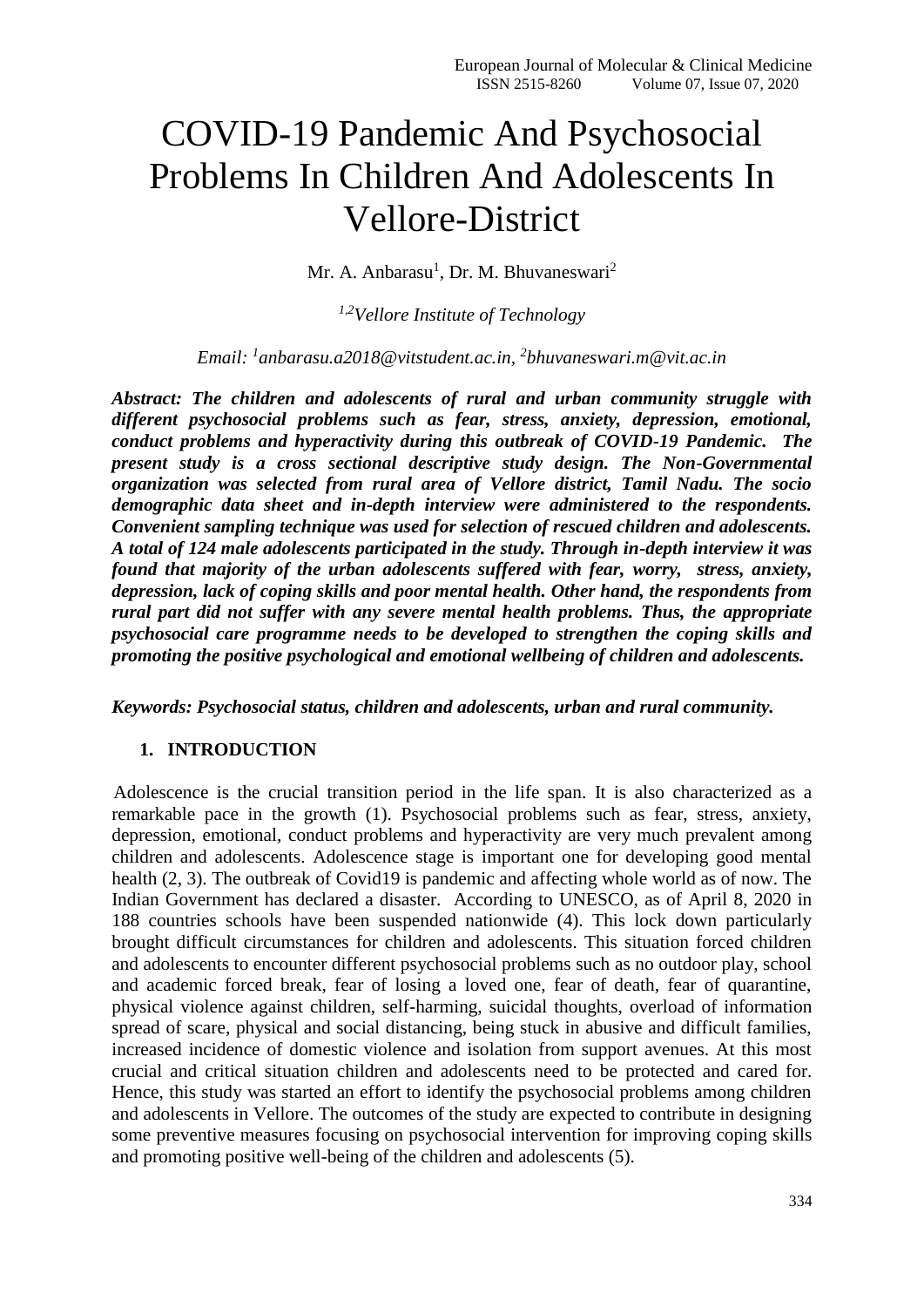## **2. RESEARCH METHODOLOGY**

#### *2.1. Study Design:*

In May 2020, in order to identify the psychosocial problems of children and adolescents of Vellore cross-sectional descriptive study was carried out.

#### *2.2. Study Setting and Population.*

Study setting was the non-governmental organization namely the Hope House, which is located at Karigiri. The study population was six months rescued children (234) at Katpadi Railway station and those children came out of home due to various problems and came from different parts of rural and urban of Vellore district and age group between 12 to 18 years of children and adolescents. Those adolescents used train as easy mean to travel to different parts of India and somehow landed in Katpadi Railway station and being rescued for further care and protection.

#### *2.3. Sample Size and Sampling*

Based on the available data of six months rescued children that is 234 of which 124 (62 each from rural & urban) children were taken for the study. Convenient sampling technique was used for selecting the samples.

#### *2.4. Data Collection Tool.*

In-depth interview was done. Since there was a complete lockdown and no possibility of going in person and do it. But over the phone in-depth interview was done. The instrument consists of two parts. Part one of the questionnaire was about socio demographic information such as name, age, education, religion, type of family, parent's educational status and occupational status.

Part two was in-depth interview done to know the psychosocial problem among children and adolescents. The adolescents aged 13 and up were part of it. The following questions asked in the interview to get more details from the respondents such as how are you feeling being at home, do you fear of getting Covid-19, do you fear of coping with academics, how do you feel not meeting the friends, do you fight with your sibling, is your parents fighting often, how does your father treat you, do you get sufficient quantity of food, did your father beat or scold you for any reason, have you ever experienced any violence, how do you feel during this lockdown, have you ever experienced stress or emotionally broke down, have you ever had suicidal thoughts, do you suffer with flu/cough/body pain, and etc. When there was medium and high risk of indicators, there is need for further evaluation by a qualified health or mental health professional.

## *2.5. Data Collection Procedure.*

The duration of data collection was 3 weeks. It started from  $13<sup>th</sup>$  May 2020 to  $5<sup>th</sup>$  June 2020. Firstly, obtained permission from the head of the organization and six months data was shared. Then from the data it was separated rural and urban children's data. Initially, started over the phone before started interacting with each child and adolescent they were well oriented about the purpose and importance of part taking in the study then socio demographic details were collected and then in-depth interview done. For each respondent took 25 minutes to complete the interview as well as the questionnaire.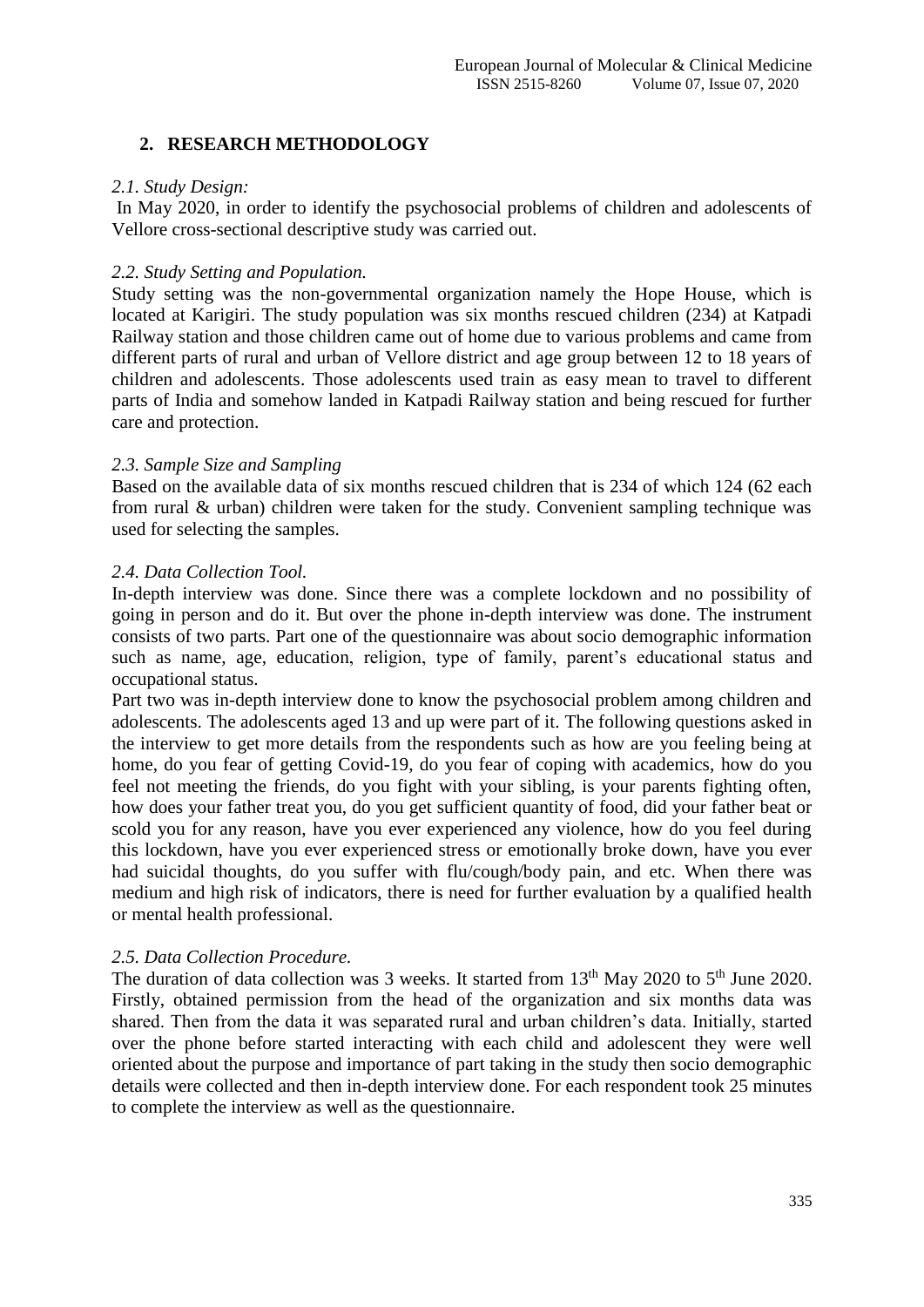#### *Data Analysis*

An appropriate statistical measure was used for data analysis with the help of SPSS 19. *Ethical Issue:* The respondents were assured of confidentiality. Informed consent was taken from the respondents.

# **3. RESULTS**

| Variables           | <b>MEAN</b>                             | $N = 124$    |
|---------------------|-----------------------------------------|--------------|
| Age                 | 16.27                                   |              |
| Education           | Class $5th$ -Below                      | 8(6.45%)     |
|                     | Class $6^{\text{th}}$ - $7^{\text{th}}$ | 18 (14.51%)  |
|                     | Class $8^{th}$ - 9 <sup>th</sup>        | 30 (24.19%)  |
|                     | Class $10^{th}$ - +2                    | 66 (53.22%)  |
|                     | Class $+2$ - Above                      | $2(1.61\%)$  |
| Religion            | Christian                               | 19 (15.32%)  |
|                     | Hindu                                   | 76 (61.29%)  |
|                     | Muslim                                  | 29 (23.38%)  |
| Type of family      | Joint Family                            | 11 (8.87%)   |
|                     | <b>Nuclear Family</b>                   | 113 (91.12%) |
| Parent's occupation | Coolie                                  | 92 (74.19%)  |
|                     | Farmer                                  | 27 (21.77%)  |
|                     | others                                  | 5(4.03%)     |

Table 1: Demographic characteristics of the sample

The above table shows the mean age of rescued children was 16.27 years, majority of the adolescents were from between  $10^{th}$  and  $12^{th}$  class studied (53.22%), Majority of the adolescents from Hindu religion (61.29%), Majority of the rescued adolescents came from Nuclear family (91.12%), majority of the adolescents' parents are working as coolie (74.19%)

Firgure: 1 The socio demographic characteristics of the respondents

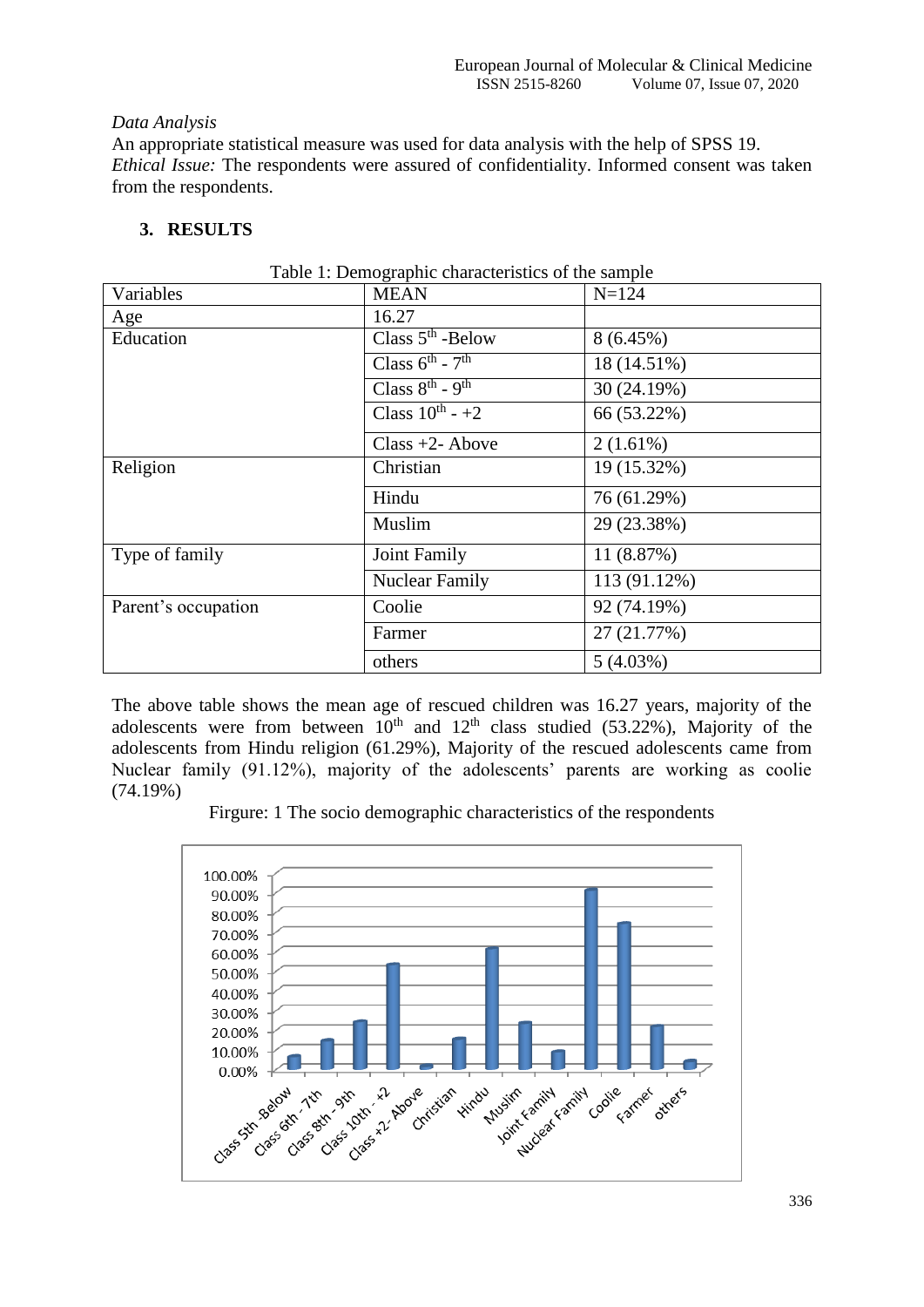The above figure represents the findings of socio demographic characteristics presented in percentage.

Regard to the psychosocial problems among the adolescents, through in-depth interview it was found, very few adolescents from urban place were aware of corona virus and how it spreads and also maintaining social distancing and do follow all other hygienic measures and stay at home during the lock down period but whereas in rural place majority of the adolescents' awareness level about the pandemic was very low and neither follow the basic instruction given by the Government to protect oneself from the virus spread (regular, effective Hand wash, with soap and alcohol based spray, cough Ethics (use Hanky, use tissue paper and dispose it) social distance (one meter distance), avoid gathering, social party, religious gathering and not using mask).

Majority of the adolescents from urban respondent said "not happy being at home" and "felt as home arrested", "can't go outside", and "boring" but whereas the adolescent from rural did not feel that they were being locked down at home they were so free there was no much strict law was enforced. Majority of the adolescents from urban felt "no friends to play" and sometime "fighting between sibling" on the other hand the adolescents from rural places felt "Have more friends to play and make fun with them" with friends they used to go out to farming land have nice time and "playing cricket" and other outdoor games as well.

The majority of the urban respondent said that they were "feeling stressed" and "not able to cope up with present situation" because of getting false facts from the newspapers and TV channels they constantly felt stressed. On the other hand the respondents from rural were "not much stressed"

Majority of the urban adolescents were emotionally broke down due to outbreak of COVID-19 and felt "fear of death due to corona", "fear of coping with academics" and most of them were so anxious about the future. The adolescents from the rural village seem "don't have fear of death due to corona" and neither fear of coping with academics". They were just leading a normal and casual life.

Seven respondents from urban place said that they were "physically abused" by their fathers and similarly three respondents from rural area said that they were also physically abused. Those respondents along with parents referred to further professional counseling and mental health assistance.

Food is one of the basic rights for all human being to survive. Good number of respondents from urban area expressed that they were "compromising on the food (quantity and quality)". In particular two respondents stressed saying that they were getting only one meal in a day. On the other hand from rural set up majority of the respondent said that they were "compromising on the food (quantity and quality)". The main reason for the suffering of the families were "lack of opportunity to earn money" most of the respondents' parents used to work as daily wager and out of which run the family now because of lockdown there is no chance of going for any work as such but the same way the attitude of saving was very less among the respondents' family which caused them all suffering even struggled to get three meals with sufficient quantity and quality. The above respondents' families were supported with groceries by the organization.

Three of the urban respondents said that they were suffering with "severe cough and body pain" on the other hand, two of the respondents from rural place had the similar problem then all were asked to do COVID -19 screening once.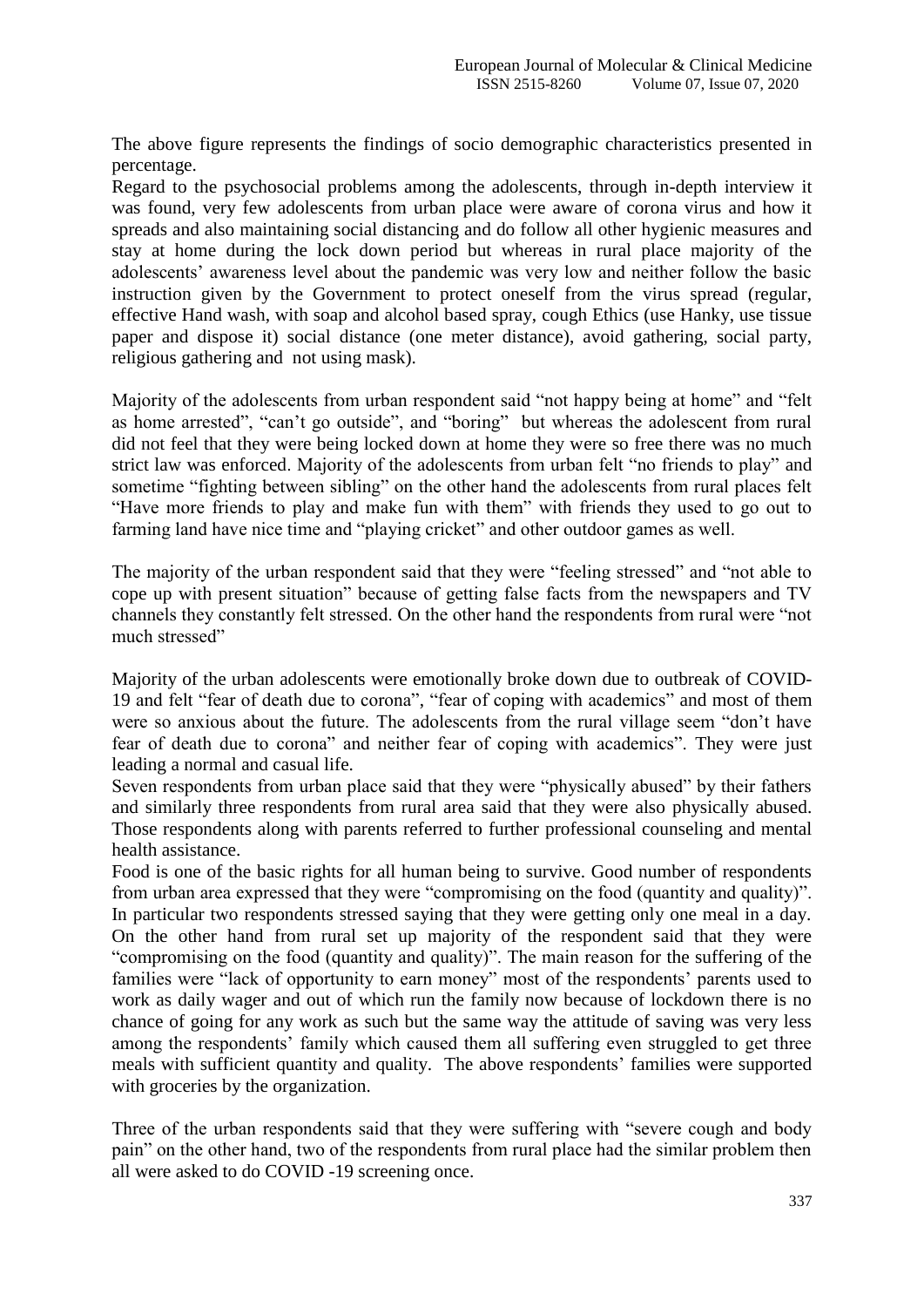# *Recommendations*

The respondents were also suggested many life coping skills for their psycho social support. The skills that were suggested are

 *Mindfulness –* The respondents were asked to pay attention on the daily activities rather than talking or listening about the pandemic situation. They were also asked to listen to the facts or information once in a day.

• *Positivity* - The respondents were asked to enhance positive habits, positive attitude and positive action which on the other hand will enhance positive model of life and can eradicate negative ways of thinking. Few techniques that were shared are

- $\checkmark$  Practising yoga and meditation
- $\checkmark$  Reading books<br> $\checkmark$  Spending time
- Spending time in exercise
- $\checkmark$  Ensuring of social contacts with loved ones at home and friends and others over the phone.
- $\checkmark$  Avoid believing the wrong rumours<br> $\checkmark$  Be supportive of bousehold work
- Be supportive of household work

*Limitation of the study*

The limitation of the study as follow

 Meeting the respondents by person and getting the in-depth interview done was not possible due lockdown.

- $\triangleright$  Only male respondents were taken for the study.
- The study was done only in Vellore district, Tamil Nadu.

## **4. CONCLUSION**

COVID-19 is a life threatening issue to be solved but alone by the health professional is not possible rather there should be a collective effort is needed from all other stakeholders as well. Children and adolescents are most vulnerable and suffering a lot with psychosocial problems and everyone needs to be well sensitized about the virus spread (6). There is lack of appropriate support system to address the issues and during this pandemic mental health of children and adolescents is at great risk and being ignored. There is need to develop psychosocial care programme to strengthen the coping mechanism and to uphold of positive social, psychological and emotional wellbeing of children and adolescents (7).

## **5. REFERENCE:**

- [1] World health Organization. Maternal, new born, child and adolescent health.. 2017. Available from: [http://www.who.int.](http://www.who.int/)
- [ 2] R. C. Kessler, K. A. McGonagle, S. Zhao et al., "Lifetime and 12-month prevalence of DSM-III-R psychiatric disorders in the United States: results from the National Comorbidity Survey,"Archives of General Psychiatry, vol. 51, no. 1, pp. 8–19, 1994.
- [ 3] R. C. Kessler, P. Berglund, O. Demler, R. Jin, K. R. Merikangas, and E. E. Walters (2005). "Lifetime prevalence and age-of-onset distributions of DSM-IV disorders in the